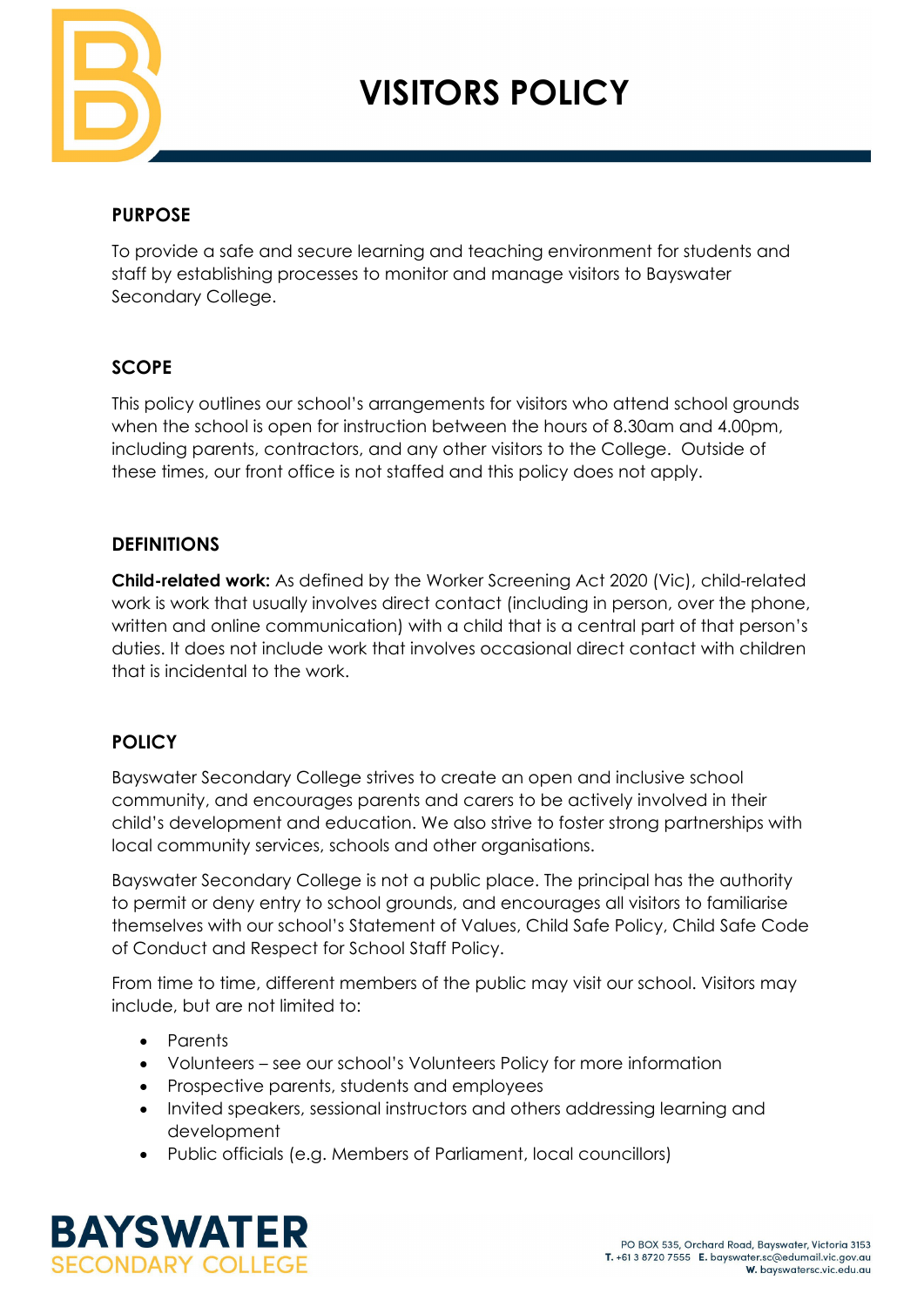- Persons conducting business e.g.: uniform suppliers, booksellers, official school photographers, commercial salespeople
- Tradespeople
- Children's services agencies
- Talent scouts
- Department of Health and Human Services workers
- Victoria Police
- Persons authorised to enter school premises (e.g. Worksafe inspectors, health officers etc)
- Other Department of Education and Training staff (including allied health staff) or contractors
- NDIS therapists or other allied health or health practitioners

# **SIGN IN PROCEDURE**

All visitors to Bayswater Secondary College are required to report to the school office on arrival (see exceptions below in relation to parents/carers). Visitors must:

- Record their name, signature, date and time of visit and purpose of visit in the Passtab system at the front office
- Provide proof of identification to office staff upon request
- Produce evidence of their valid Working with Children Clearance where required by this policy (see below)
- Wear a visitor's [lanyard/name tag] at all times
- Follow instruction from school staff and abide by all relevant school policies relating to appropriate conduct on school grounds including [insert relevant policies eg: Child Safety Code of Conduct, Respect for School Staff, Statement of Values etc] as well as Department policies such as the Sexual [Harassment Policy](https://www2.education.vic.gov.au/pal/sexual-harassment/overview) and [Workplace Bullying Policy](https://www2.education.vic.gov.au/pal/workplace-bullying/policy)
- Return to the office upon departure, sign out and return visitor's lanyard.
- Bayswater Secondary College will ensure that our school's Child Safety Code of Conduct is available and visible to visitors when they sign in.

# **COVID-19 VACCINATION INFORMATION**

Under the directions issued by the Victorian Chief Health Officer, visitors attending school to work are required to be vaccinated or provide evidence that they are medically excepted. Our school is required to collect, record and hold vaccination information from relevant visitors to ensure they meet these requirements.

Department policy also requires us to ensure parents and carers and other adult visitors are vaccinated or medically excepted before entering school buildings and when attending outdoor gatherings and events.

For further information on this process, refer to our school's COVID-19 Mandatory Vaccination – Information Collection and Storage Procedures.

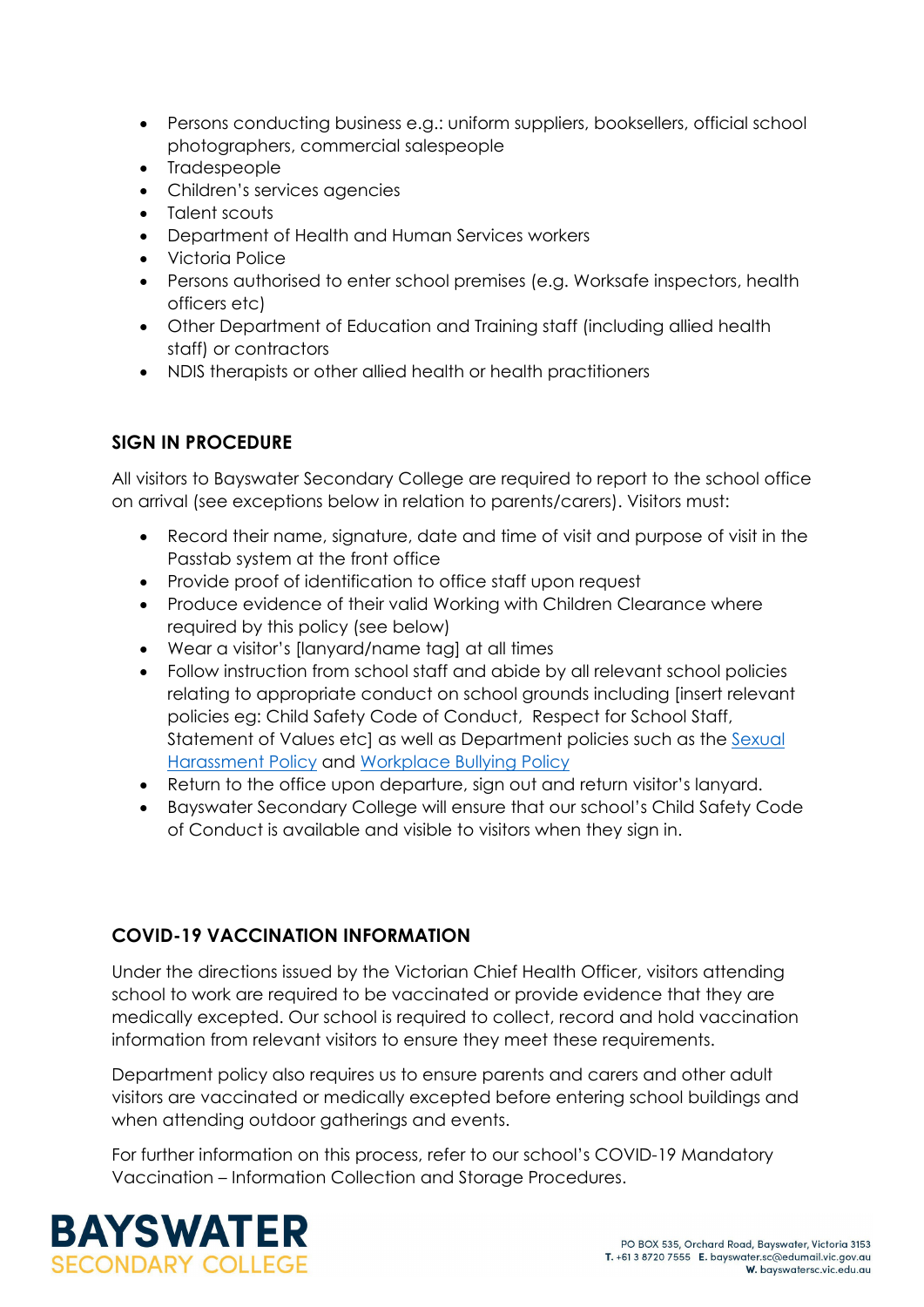For Department policy on COVID-19 mandatory vaccinations for visitors, including advice on the type of information that schools are required to collect, record and hold, refer to:

COVID-19 Vaccinations – [Visitors and Volunteers on School Sites](https://www2.education.vic.gov.au/pal/covid-19-vaccinations-visitors-volunteers/policy)

## **WORKING WITH CHILDREN CLEARANCE**

For Working with Children (WWC) Check and other suitability check requirements relating to parents/carers and other volunteers working with students please see our Volunteers Policy.

All visitors who are engaged in child-related work (see definition above) must have a valid WWC Clearance.

In some circumstances, visitors to Bayswater Secondary College who are not engaged in child-related work will also be required to produce a valid WWC Clearance depending on the particular circumstances of their visit. For example, Bayswater Secondary College will require a valid WWC Clearance for:

- visitors who will be working regularly with children during the time they are visiting, even though direct contact with children is not a central part of their normal duties
- visitors (e.g. contractors), who will regularly be performing unsupervised work at the school during school hours or any other time where children are present. Further background checks, including references, may also be requested at the discretion of the principal.

Visitors who will be working in areas away from students (e.g. a visiting auditor who will be located in the front office with administration staff) or who will be supervised and accompanied by a staff member during their visit (e.g. a Member of Parliament, a journalist, a prospective parent on a school tour) will not be required to have a WWC Clearance.

Sworn Victoria Police officers or sworn Australian Federal Police officers are exempt from requiring a WWC Check, but may be asked to verify that they are sworn officers by providing proof of identification.

#### **INVITED SPEAKERS AND PRESENTERS**

On occasion, Bayswater Secondary College may invite external speakers or providers to deliver incursions, presentations, workshops and special programs for our students. Consistent with Department of Education and Training requirements, Bayswater Secondary College will:

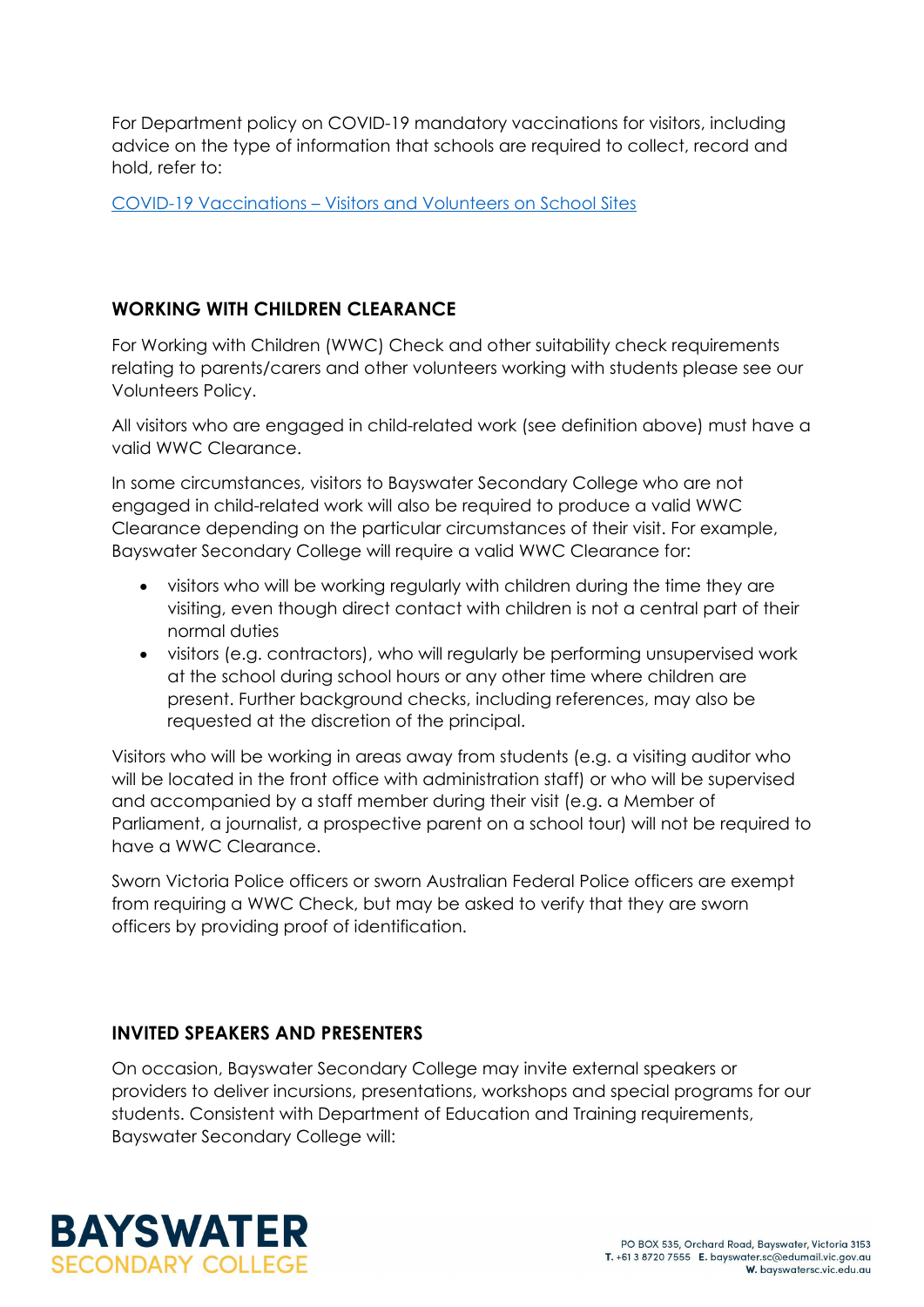- ensure that the content of presentations and programs by external providers contributes to the educational development of our students and is consistent with curriculum objectives
- ensure that any proposed visit, programs or content delivered by visitors complies with the requirement that education in Victorian government schools is secular and is consistent with the values of public education, Department policies and the Education and Training Reform Act 2006 (Vic). In particular, programs delivered by visitors are to be delivered in a manner that supports and promotes the principles and practice of Australian democracy including a commitment to:
	- o elected government
	- o the rule of law
	- o equal rights for all before the law
	- o freedom of religion, speech and association
	- o the values of openness and tolerance
	- o respect the range of views held by students and their families.

#### **PARENT VISITORS**

We understand that there may occasionally be a reason why a parent or carer may want to speak to or see their child at school, during school hours.

If there is a particular pressing or unavoidable issue that cannot wait until the end of the school day, we ask that parents or carers call the school office to make the request to speak to or see their child during school hours.

We also ask that parents avoid arranging to visit their children at school wherever possible, as this can cause inappropriate disruptions to the school day.

All parents or carers who visit our school during school hours, other than for the purposes of school pick ups and drop offs or for specific school events (eg parent teacher interviews, concerts, assemblies etc), are required to sign in as a visitor at the school office.

Parents or carers who are prohibited from entering the school under a court order or direction of the Principal are not permitted to visit the school. Our school maintains and provides office staff with a list of restricted parents/carers which may include identifying photographs and any other information as required depending on the level of risk posed.

#### **OTHER VISITORS**

All business operators, tradespeople and other visitors attending the school to conduct work must report to the school office upon arrival for instruction and follow the sign in procedure outlined above.